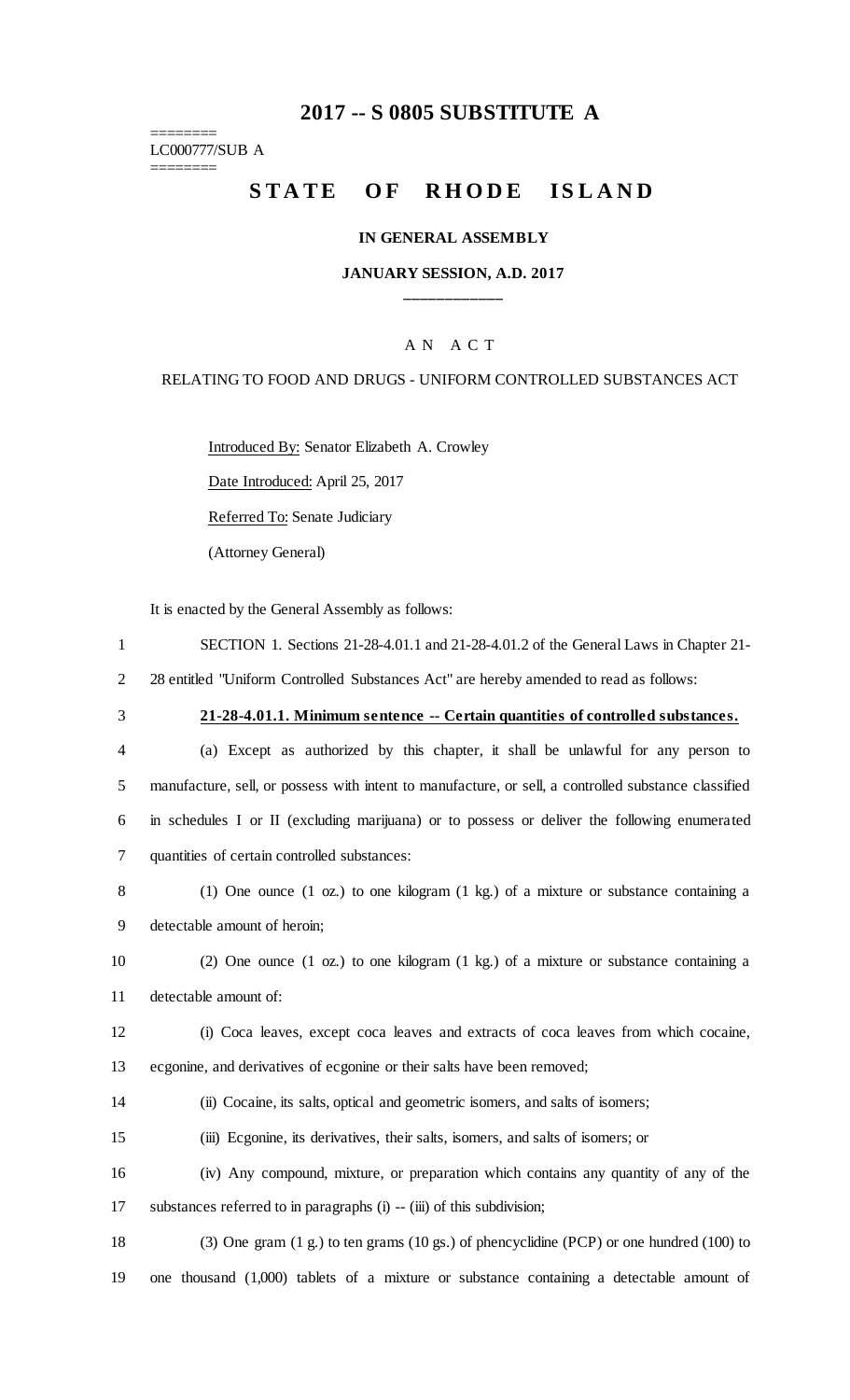phencyclidine (PCP);

 (4) One-tenth of a gram (0.1 g.) to one gram (1 g.) of lysergic acid diethylamide (LSD) or one hundred (100) to one thousand (1,000) tablets of a mixture or substance containing a detectable amount of lysergic acid diethylamide (LSD); (5) One kilogram (1 kg.) to five (5 kgs.) kilograms of a mixture containing a detectable 6 amount of marijuana;  $\theta$  (6) One ounce (1 oz.) to one kilogram (1 kg.) of a mixture or substance containing a detectable amount of synthetic drugs. ; or (7) One ounce (1 oz.) to one kilogram (1 kg.) of a mixture or substance containing a detectable amount of fentanyl. (b) Any person who violates this section shall be guilty of a crime, and upon conviction, may be imprisoned for a term up to fifty (50) years and fined not more than five hundred thousand dollars (\$500,000). **21-28-4.01.2. Minimum sentence -- Certain quantities of controlled substances.** (a) Except as authorized by the chapter, it shall be unlawful for any person to possess, manufacture, sell, or deliver the following enumerated quantities of certain controlled substances: (1) More than one kilogram (1 kg.) of a mixture or substance containing a detectable amount of heroin; (2) More than one kilogram (1 kg.) of a mixture or substance containing a detectable amount of: (i) Coca leaves, except coca leaves and extracts of coca leaves from which cocaine, ecgonine, and derivatives of ecgonine or their salts have been removed; (ii) Cocaine, its salts, optical and geometric isomers, and salts of isomers; (iii) Ecgonine, its derivatives, their salts, isomers, and salts of isomers; or (iv) Any compound, mixture, or preparation which contains any quantity of any of the substances referred to in paragraphs (i) -- (iii) of this subdivision; (3) More than ten grams (10 gs.) of phencyclidine (PCP) or more than one thousand (1,000) tablets of a mixture or substance containing a detectable amount of phencyclidine (PCP); (4) More than one gram (1 g.) of lysergic acid diethylamide (LSD); or more than one thousand (1,000) tablets of a mixture or substance containing a detectable amount of lysergic acid diethylamide (LSD); (5) More than five kilograms (5 kgs.) of a mixture containing a detectable amount of marijuana; or

(6) More than one kilogram (1 kg.) of a mixture or substance containing a detectable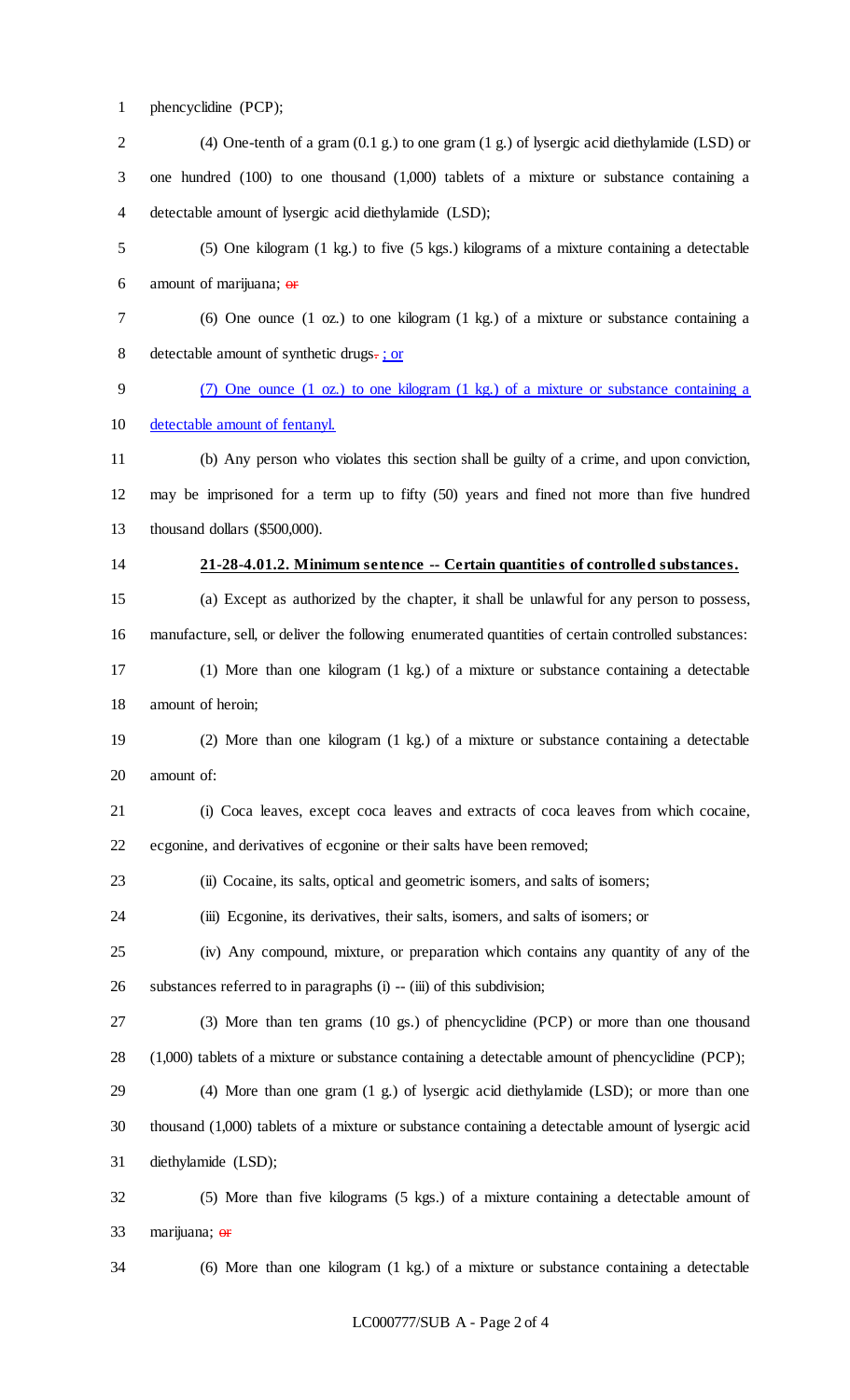- 1 amount of synthetic drugs-; or
- 2 (7) More than one kilogram (1 kg.) of a mixture or substance containing a detectable
- 3 amount of fentanyl.
- 4 (b) Any person who violates this section shall be guilty of a crime, and upon conviction,
- 5 may be imprisoned for a term up to life and fined not more than one million dollars (\$1,000,000).
- 6 SECTION 2. This act shall take effect upon passage.

======== LC000777/SUB A ========